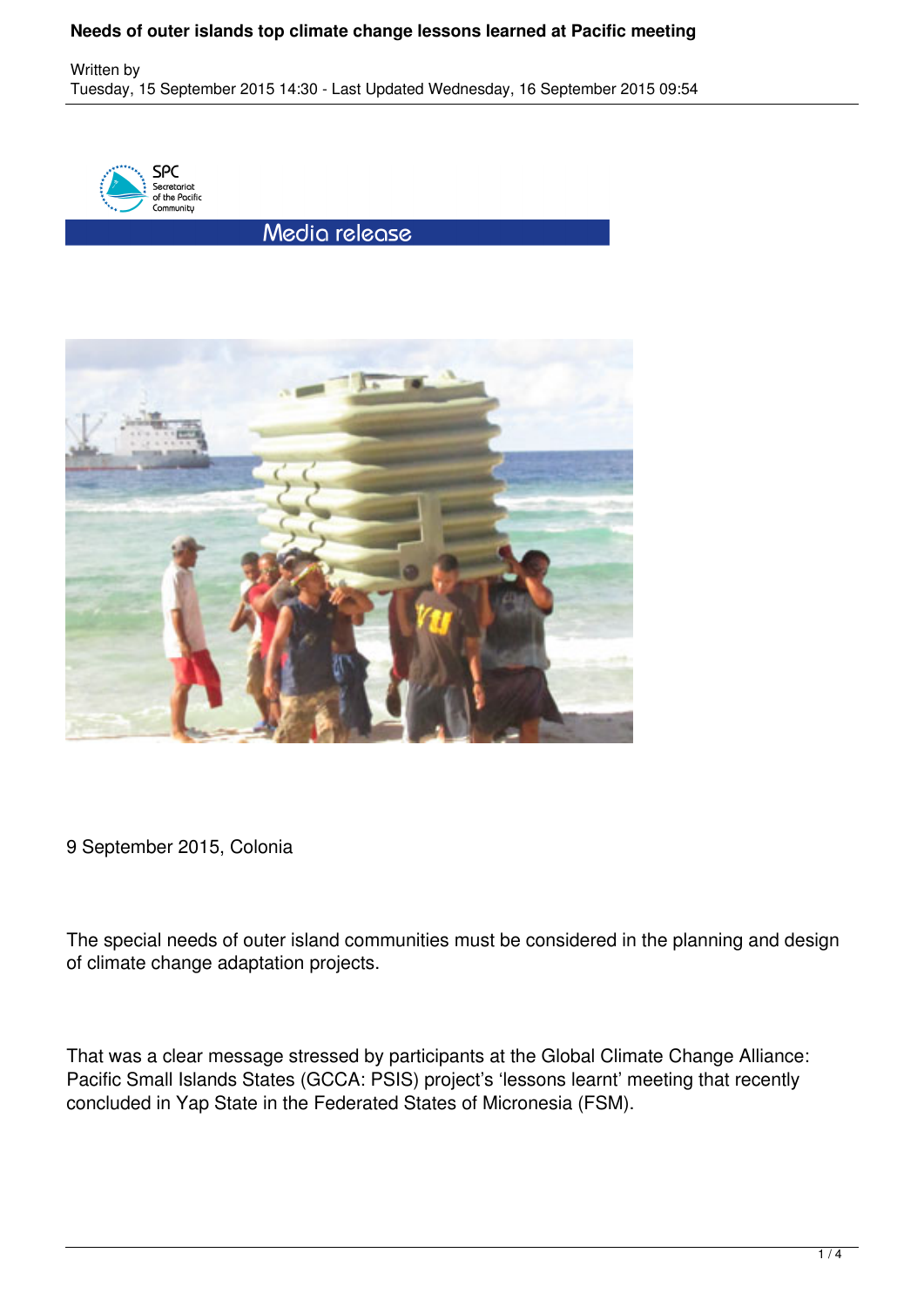Written by Tuesday, 15 September 2015 14:30 - Last Updated Wednesday, 16 September 2015 09:54

The Secretariat of the Pacific Community (SPC) in partnership with the European Union (EU) hosted this important reflective consultation involving 70 participants from Pacific Island states and other development partners.

Besides logistical challenges such as limited transportation, climate change adaptation projects must be sensitive to the particular customs and ways of life in outer islands, which include traditional governance structures and unique local languages.

"It is critical to communicate in the local language because when people understand what we are saying, they are able to engage and fully contribute to project activities," the project's Country Coordinator in Cook Islands, Teina Rongo, said.

"Combining traditional and local knowledge with scientific data is important in understanding the impacts of climate change and variability in our islands," he added.

Participants also discussed ways to measure the impact of climate change adaption activities in outer islands.

There is a need to develop indicators that include culture, customs, market forces, sources of income and population dynamics.

"The only income earners are teachers and local government officials who comprise less than 10% of the population," said FSM Assistant Secretary, Resources and Development, Alissa Takesy, referring to FSM's outer islands.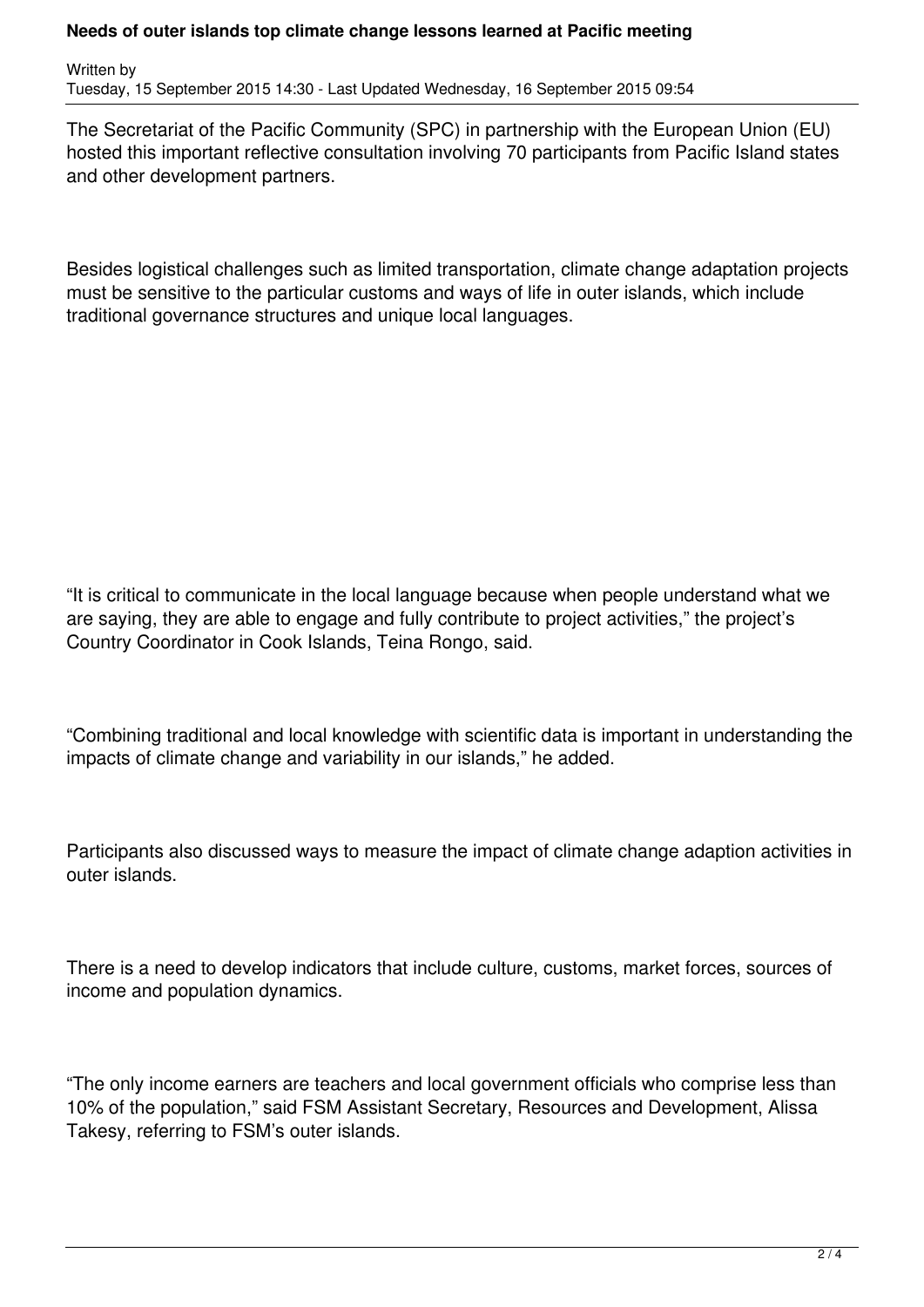Written by Tuesday, 15 September 2015 14:30 - Last Updated Wednesday, 16 September 2015 09:54

"It is a subsistence community so measuring against a cash economy isn't always suitable; we need to include islanders' traditional rights to land and marine resources."

Recognising the special needs of communities and of groups such as children, women, those with disabilities and the elderly was also discussed.

Participants had the opportunity to visit Fais Island in Yap State in FSM and see for themselves the project activities which provided rainwater catchment systems for household compounds and the refurbishment of a community well.

"Everyone has the right to clean water, which is a scarce commodity in the outer islands, where people, have to walk long distances to secure water for their families," GCCA: PSIS Climate Change Coordinator in FSM, Belinda Hadley, said.

"This project is really benefitting the women and children since they are ones tasked with carting water to the homes every day."

EU Delegation for the Pacific's Programme Manager, Infrastructure and Natural Resources, Martin Chong reiterated that "the lessons learned by the nine participating countries and SPC as the EU implementing partner, and shared openly over the two days of the meeting amounts to a real positive output from the project as a whole."

Chong added, "With the effects of climate change being the common challenge, the lessons learned and the projects implemented in each country can be replicated as demonstrated by the South-South collaboration between Tonga and Palau, specifically looking at the coastal adaptation measures in Tongatapu and their possible application in Palau where similar challenges exist".

The project also launched nine country climate change adaptation videos at the meeting.